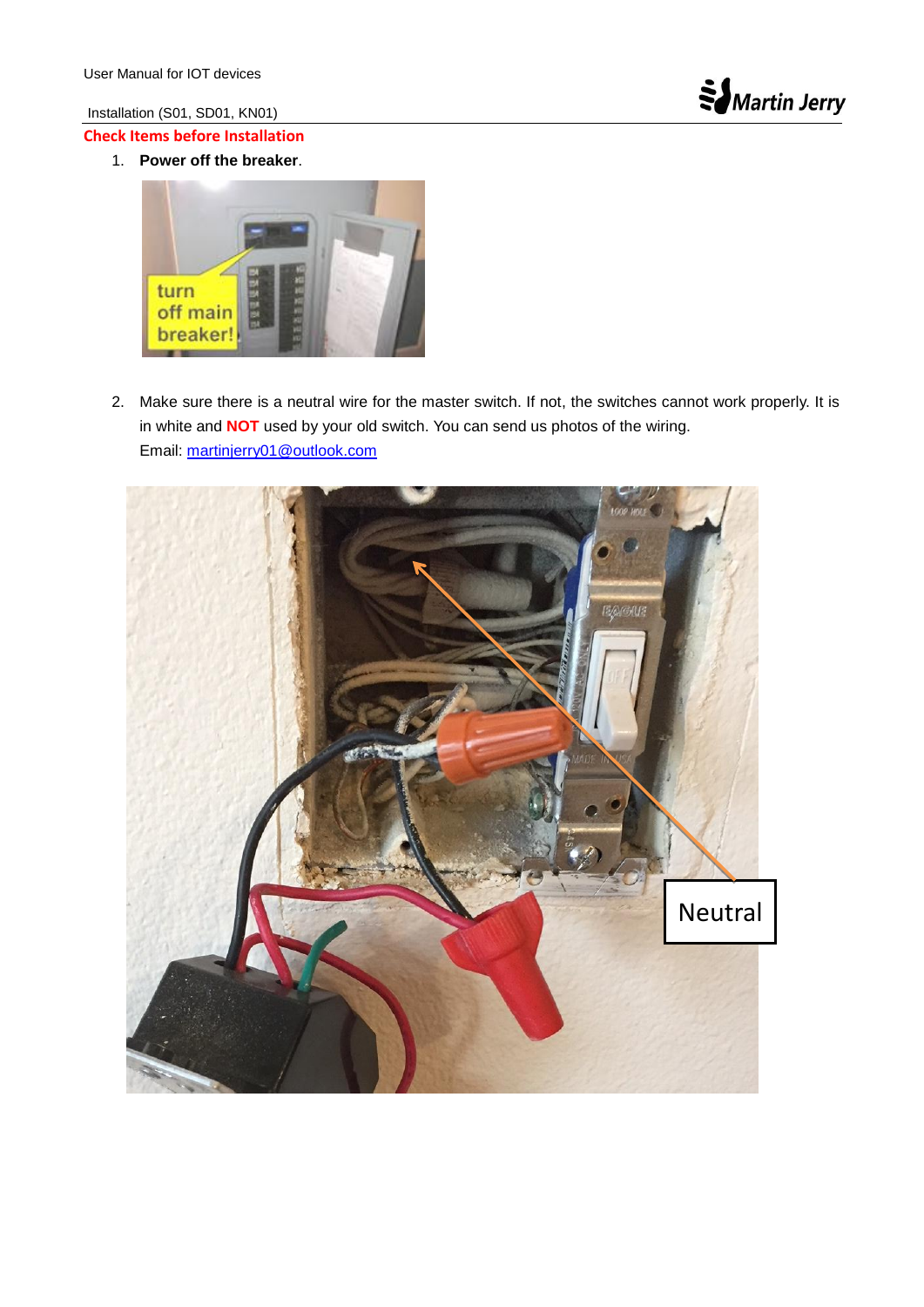## Installation (S01, SD01, KN01)



## **F Q&A:**

- 1. How can I know it is connected correctly?
	- **A:** Press the power button to operate ON / OFF. They should work properly.
- 2. I cannot find the neutral wire in outlet box; Can I still use this smart switch?
	- **A:** No, the neutral wire is necessary for the Smart Switch.

Although you're old switches do not need a neutral wire. There are spare white neutral wires in the outlet box. Please send us photos of the wires inside the outlet boxes.



3. How can I find which one is the live (hot) line, neutral wire? **A:** Besides the ground wire, there are two wires on your old switch in general: 1 black & 1 red wire from the same location, they are Live & Load; It is live and load. You can use a tester to test it. If it is live (hot) wire, **then it is indicate turn ON light on tester.** If it is load wire, **then it is indicate turn OFF light on tester.**

<https://www.youtube.com/watch?v=KqzZvJMk6ZM>